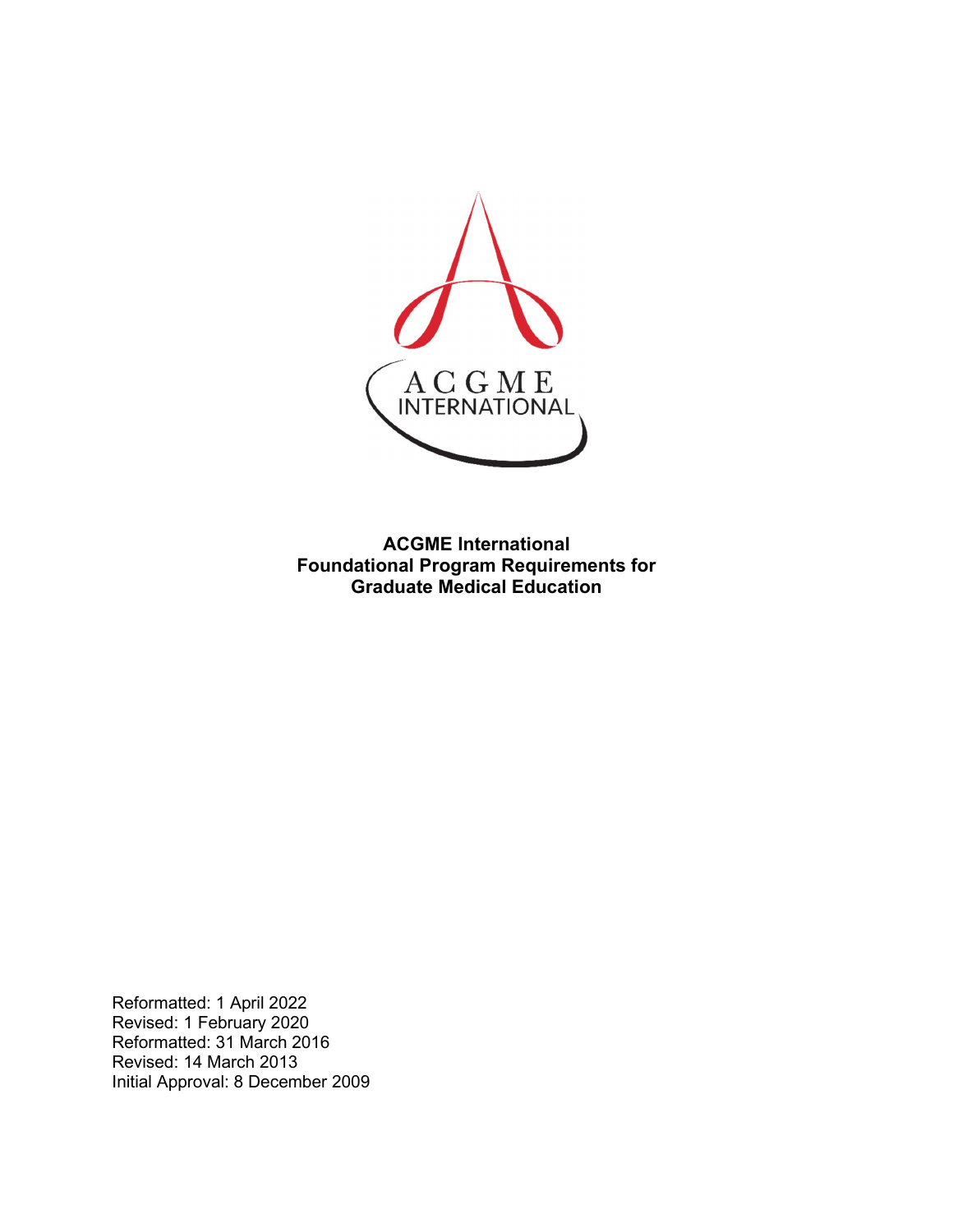# **ACGME International Foundational Program Requirements for Graduate Medical Education**

*Graduate medical education is the crucial step of professional development leading to autonomous clinical practice. It is in this vital phase of the continuum of medical education that residents learn to provide optimal patient care under the supervision of faculty members who not only instruct and supervise, but also serve as role models of excellence, compassion, professionalism, and scholarship.*

*Graduate medical education has as a core tenet the graded authority and responsibility for patient care. The care of patients is undertaken with appropriate faculty supervision and conditional independence, allowing residents to attain the knowledge, skills, attitudes, and empathy required for autonomous practice.*

*Graduate medical education develops physicians who focus on excellence in delivery of safe, equitable, affordable, quality care; and the health of the populations they serve. Graduate medical education values the strength that a diverse group of physicians brings to medical care.*

*Graduate medical education occurs in clinical settings that establish the foundation for practice-based and lifelong learning. The professional development of the physician, begun in medical school, continues through faculty members' modeling of the effacement of self-interest in a humanistic environment that emphasizes joy in curiosity, problem-solving, academic rigor, and discovery. This transformation is often physically, emotionally, and intellectually demanding, and occurs in a variety of clinical learning environments committed to graduate medical education and the well-being of patients, residents, fellows, faculty members, students, and all members of the health care team.*

#### **I. Institution**

#### **I.A. Sponsoring Institution**

*Background and Intent: The Sponsoring Institution is the organization or entity that assumes the ultimate academic responsibility for a program of graduate medical education, consistent with the ACGME Institutional Requirements. When the Sponsoring Institution is not a rotation site for the program, the most commonly utilized site of clinical activity for the program is the primary clinical site.*

- I.A.1. One Sponsoring Institution must assume ultimate responsibility for the program, as described in the Institutional Requirements, and this responsibility extends to resident assignments at all participating sites.
- I.A.2. The Sponsoring Institution and the program must ensure the program director has sufficient protected time and financial support for his/her educational and administrative responsibilities to the program.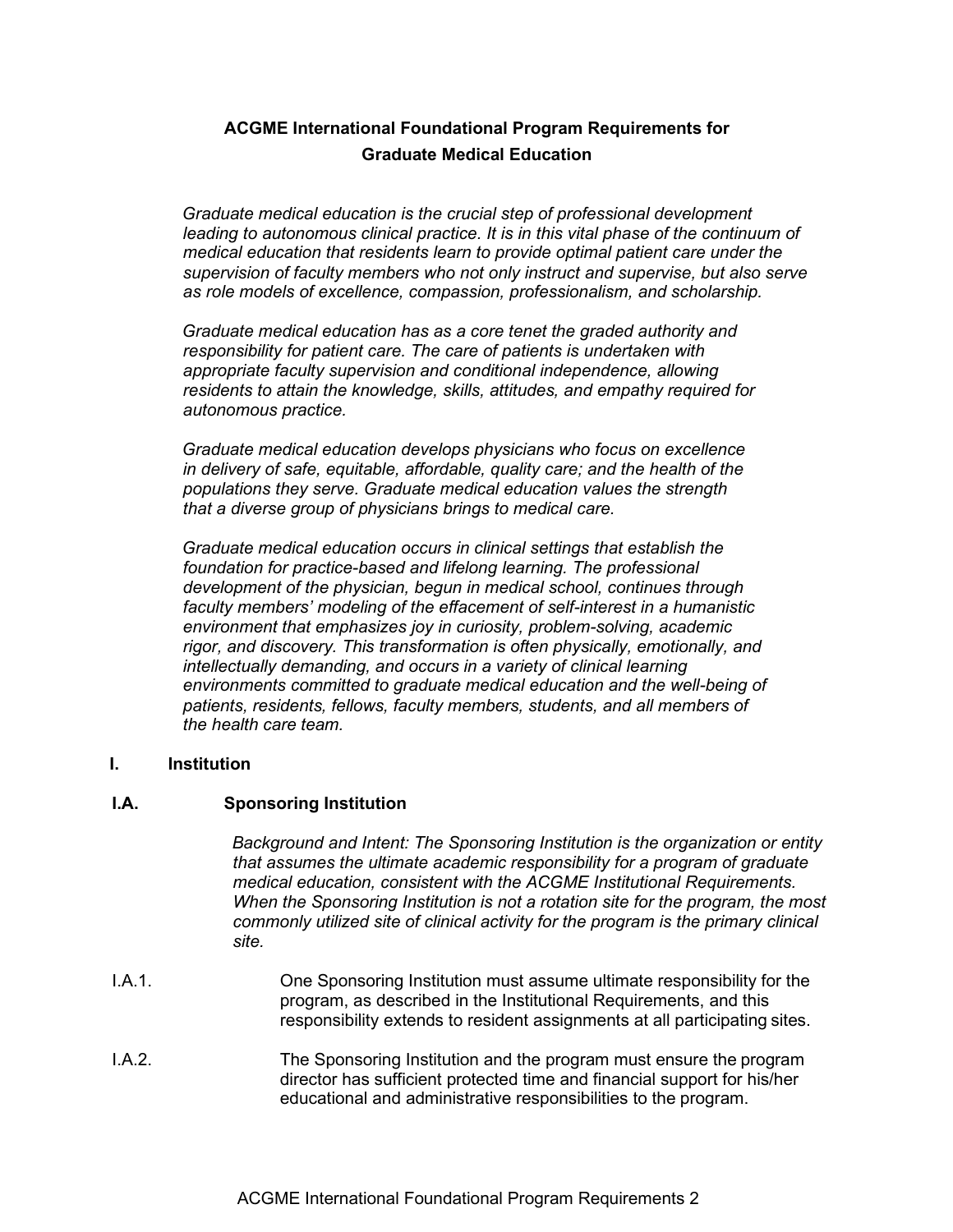| I.A.3. | The Sponsoring Institution must ensure there is a single program |
|--------|------------------------------------------------------------------|
|        | director with qualifications and appropriate authority.          |

# **I.B. Participating Sites**

|          | Background and Intent: A participating site is an organization providing<br>educational experiences or educational assignments/rotations for<br>residents. A participating site may be within the Sponsoring Institution's<br>country or jurisdiction or can be an out-of-country posting. |
|----------|--------------------------------------------------------------------------------------------------------------------------------------------------------------------------------------------------------------------------------------------------------------------------------------------|
| I.B.1.   | There must be a program letter of agreement (PLA) between the<br>program and each participating site providing a required<br>assignment. The PLA must be approved by the designated<br>institutional official (DIO) and renewed at least every five years.                                 |
|          | The PLA should:                                                                                                                                                                                                                                                                            |
| I.B.1.a) | identify the faculty members who will assume both educational<br>and supervisory responsibilities for residents;                                                                                                                                                                           |
| I.B.1.b) | specify these faculty members' responsibilities for teaching,<br>supervision, and formal evaluation of residents, as specified later<br>in this document;                                                                                                                                  |
| I.B.1.c  | specify the duration and content of the educational experience;<br>and,                                                                                                                                                                                                                    |
| I.B.1.d) | state the policies and procedures that will govern resident<br>education during the assignment.                                                                                                                                                                                            |
| I.B.2.   | The program director must submit any additions or deletions of<br>participating sites routinely providing required or elective educational<br>experiences for the majority of residents through the Accreditation Data<br>System (ADS).                                                    |
| I.B.3.   | Resident assignments away from the Sponsoring Institution should not<br>prevent residents' regular participation in required didactics.                                                                                                                                                    |
| Ш.       | <b>Program Personnel and Resources</b>                                                                                                                                                                                                                                                     |
| II.A.    | <b>Program Director</b>                                                                                                                                                                                                                                                                    |
| II.A.1.  | There must be a single program director with authority and accountability                                                                                                                                                                                                                  |

II.A.1.a) The Sponsoring Institution's Graduate Medical Education Committee (GMEC) must approve a change in program director.

for the operation of the program.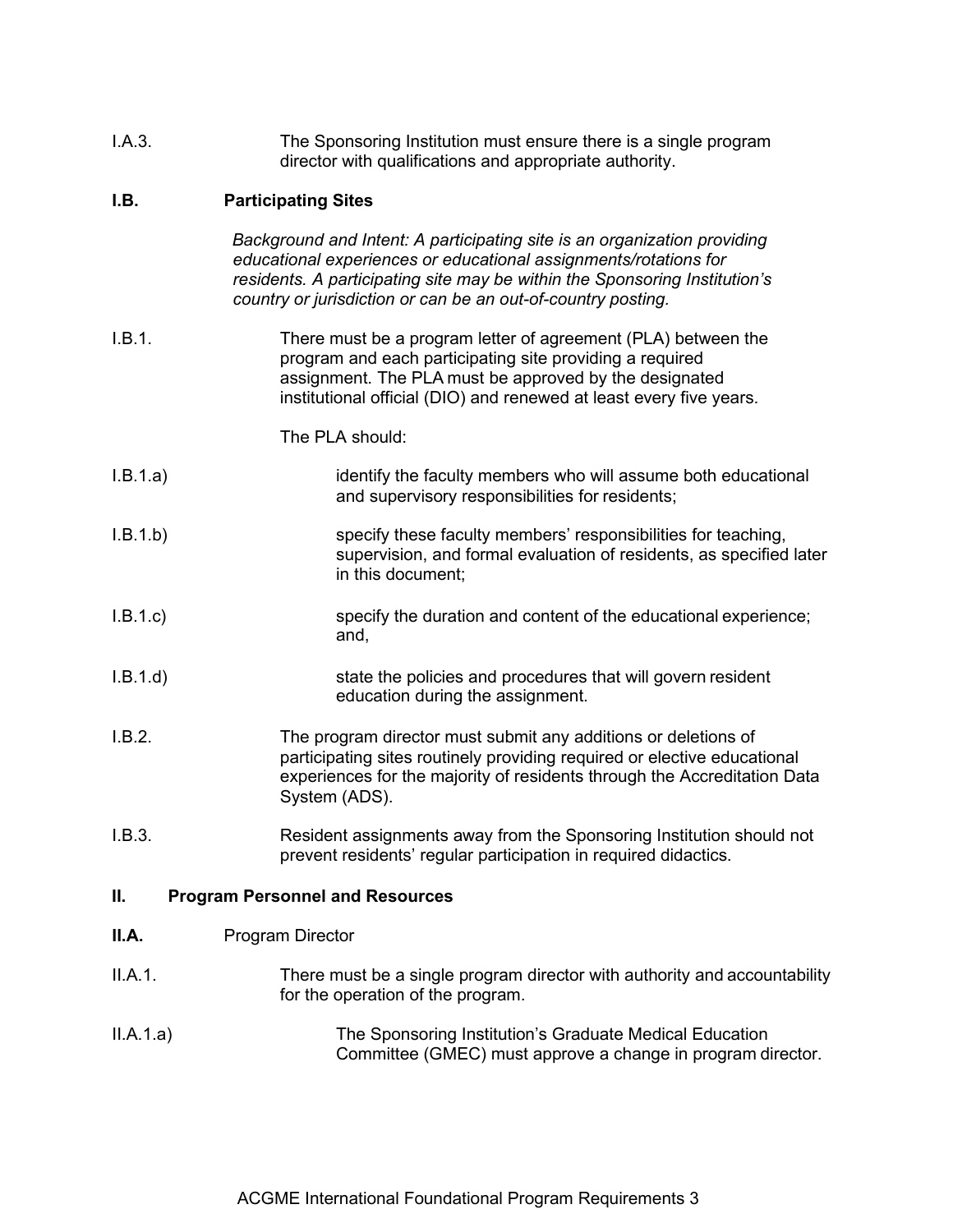| II.A.1.b)   | After approval, the program director must submit this change to<br>the ACGME-I via ADS.                                                                                                                                   |
|-------------|---------------------------------------------------------------------------------------------------------------------------------------------------------------------------------------------------------------------------|
| II.A.2.     | The program director must administer and maintain an educational<br>environment conducive to educating the residents in each of the ACGME-<br>I Competencies. The program director must:                                  |
| II.A.2.a)   | oversee and ensure the quality of didactic and clinical education in<br>all sites that participate in the program;                                                                                                        |
| II.A.2.b)   | monitor clinical and working environment at all participating sites;                                                                                                                                                      |
| II.A.2.c    | provide a learning and working environment in which residents<br>have the opportunity to raise concerns and provide feedback in a<br>confidential manner as appropriate without fear of intimidation or<br>retaliation;   |
| II.A.2.d    | dedicate no less than 50 percent (a minimum of 20 hours per<br>week) of his/her professional effort to the administrative and<br>educational activities of the program;                                                   |
| II.A.2.e)   | approve a director at each participating site who is accountable for<br>resident education;                                                                                                                               |
| II.A.2.f    | approve the selection of program faculty members as appropriate;                                                                                                                                                          |
| ILA.2.g)    | evaluate program faculty members and approve the continued<br>participation of program faculty members based on evaluation;                                                                                               |
| II.A.2.h    | monitor resident supervision at all participating sites;                                                                                                                                                                  |
| II.A.2.i)   | in specialties where ACGME-I Case Logs are required, monitor<br>resident Case Logs at least semi-annually and counsel residents<br>or revise clinical experiences as needed;                                              |
| $II.A.2.$ j | prepare and submit all information required and requested by the<br>ACGME-I, including program application forms and annual<br>resident updates to ADS, and ensure the information submitted is<br>accurate and complete; |
| II.A.2.k)   | meet with and review with each resident the documented semi-<br>annual evaluation of performance, including progress on the<br>specialty-specific Milestones;                                                             |
| II.A.2.I)   | ensure compliance with grievance and due process procedures as<br>set forth in the Institutional Requirements and implemented by the<br>Sponsoring Institution;                                                           |
| ILA.2.m)    | provide verification of residency education for all residents,<br>including those who leave the program prior to completion;                                                                                              |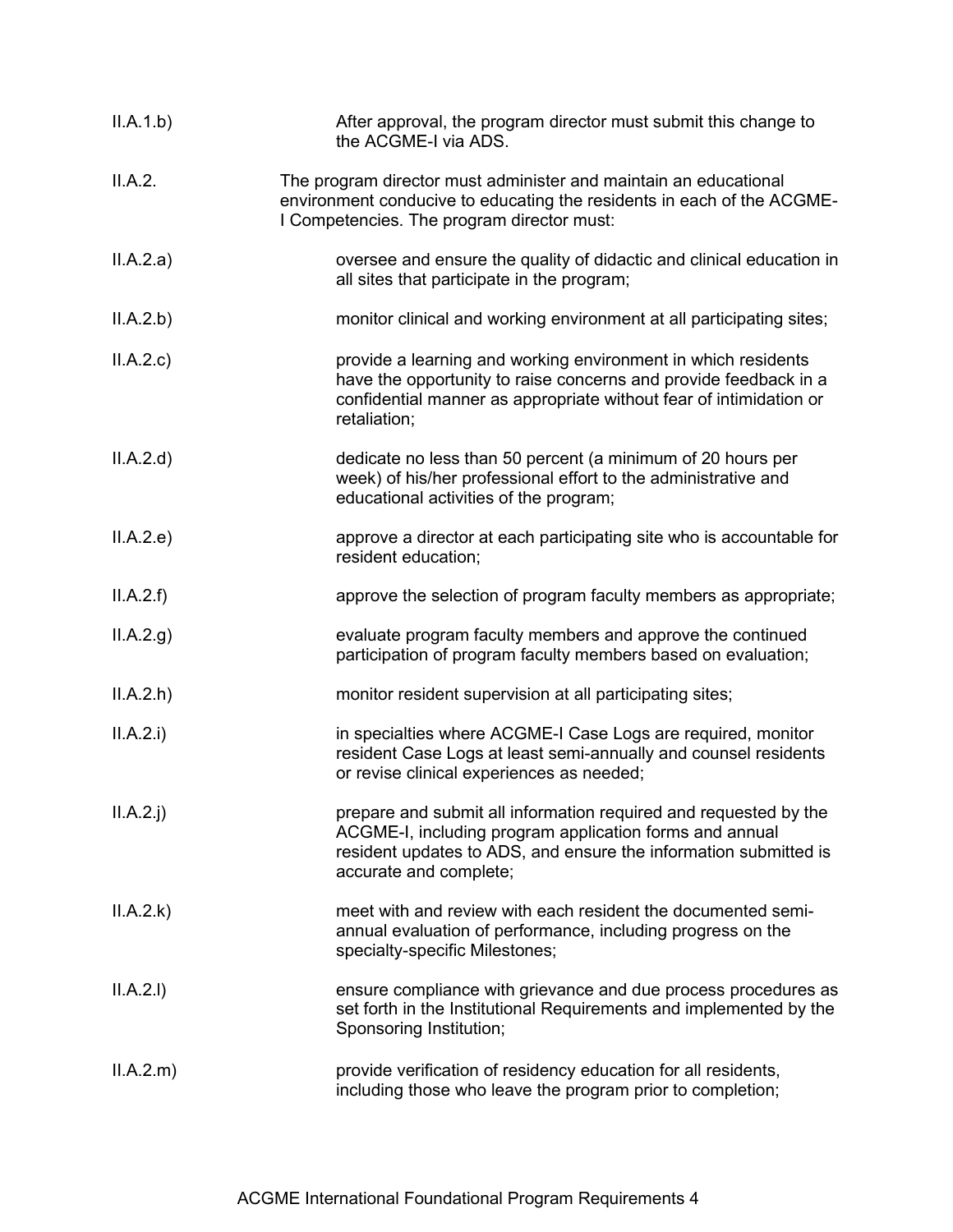| ILA.2.n)     | implement policies and procedures consistent with the Institutional<br>and Program Requirements for resident clinical work and<br>education hours and the working environment and must:                                                              |
|--------------|------------------------------------------------------------------------------------------------------------------------------------------------------------------------------------------------------------------------------------------------------|
| ILA.2.n)(1)  | distribute these policies and procedures to the residents<br>and members of the faculty;                                                                                                                                                             |
| ILA.2.n. (2) | monitor resident work hours, according to institutional and<br>program policies, with a frequency sufficient to ensure<br>compliance with ACGME-I requirements;                                                                                      |
| ILA.2.n)(3)  | adjust schedules as necessary to mitigate excessive<br>service demands and/or fatigue; and,                                                                                                                                                          |
| ILA.2.n)(4)  | monitor the demands of at-home call and adjust schedules<br>as necessary to mitigate excessive service demands<br>and/or fatigue.                                                                                                                    |
| II.A.2.o     | monitor the need for and ensure the provision of back-up support<br>systems when patient care responsibilities are unusually difficult<br>or prolonged;                                                                                              |
| II.A.2.p     | comply with the Sponsoring Institution's written policies and<br>procedures, including those specified in the Institutional<br>Requirements for selection, evaluation, and promotion of<br>residents, disciplinary action, and resident supervision; |
| ILA.2.q)     | obtain review and approval from the Sponsoring Institution's<br>GMEC/DIO before submitting to the ACGME-I information or<br>requests for the following:                                                                                              |
| ILA.2.q)(1)  | all applications for ACGME-I accreditation of new<br>programs;                                                                                                                                                                                       |
| ILA.2.q)(2)  | changes in resident complement;                                                                                                                                                                                                                      |
| ILA.2.q)(3)  | major changes in program structure or length of the<br>educational program;                                                                                                                                                                          |
| ILA.2.q)(4)  | progress reports requested by the Review Committee-<br>International;                                                                                                                                                                                |
| ILA.2.q)(5)  | responses to all proposed adverse actions;                                                                                                                                                                                                           |
| ILA.2.q)(6)  | voluntary withdrawals of ACGME-I-accredited programs;                                                                                                                                                                                                |
| ILA.2.q)(7)  | requests for appeal of an adverse action; and,                                                                                                                                                                                                       |
| ILA.2.q)(8)  | appeal presentations to the Review Committee-<br>International.                                                                                                                                                                                      |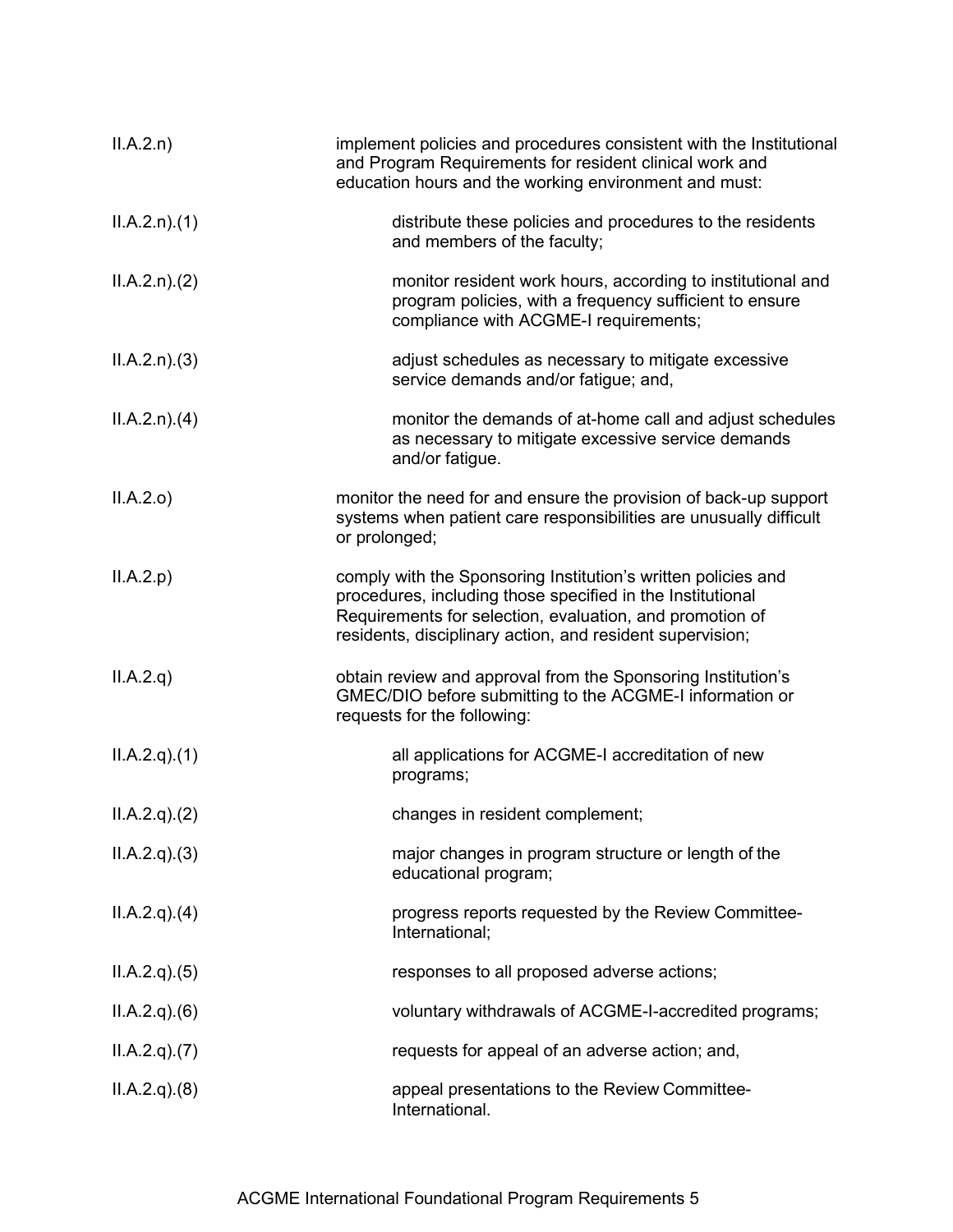| II.A.2.r)       | obtain DIO review and co-sign-off on all program application<br>forms, as well as on any correspondence or document submitted<br>to the ACGME-I that addresses:                                                |
|-----------------|----------------------------------------------------------------------------------------------------------------------------------------------------------------------------------------------------------------|
| $ILA.2.r$ $(1)$ | program citations; and/or,                                                                                                                                                                                     |
| $ILA.2.r$ $(2)$ | requests for changes in the program that would have<br>significant impact, including financial, on the program or<br>institution.                                                                              |
| II.A.3.         | The program director should continue in his/her position for a length of<br>time adequate to maintain continuity of leadership and program stability.                                                          |
| II.A.4.         | Qualifications of the program director should include:                                                                                                                                                         |
| II.A.4.a)       | a minimum of three years of documented experience as a<br>clinician, administrator, and educator in the specialty;                                                                                             |
| II.A.4.b)       | current American Board of Medical Specialties (ABMS)<br>certification in the specialty or specialty qualifications that are<br>deemed equivalent or acceptable to the Review Committee-<br>International; and, |
| ILA.4.c)        | current medical licensure to practice in the Sponsoring Institution's<br>host country and appropriate medical staff appointment.                                                                               |
| II.B.           | <b>Faculty</b>                                                                                                                                                                                                 |
| II.B.1.         | There must be a sufficient number of physician and non-physician faculty<br>members with documented qualifications to instruct and supervise all<br>residents in the program.                                  |
| II.B.2.         | A portion of the faculty must be designated as core physician faculty<br>members who:                                                                                                                          |
| II.B.2.a)       |                                                                                                                                                                                                                |
|                 | are expert evaluators of the Competency domains;                                                                                                                                                               |
| II.B.2.b)       | work closely with and support the program director;                                                                                                                                                            |
| II.B.2.c        | assist in developing and implementing evaluation systems;                                                                                                                                                      |
| II.B.2.d        | teach and advise residents; and,                                                                                                                                                                               |
| II.B.2.e)       | devote a minimum of 15 hours per week to resident education and<br>program administration.                                                                                                                     |
| II.B.3.         | All faculty members must:                                                                                                                                                                                      |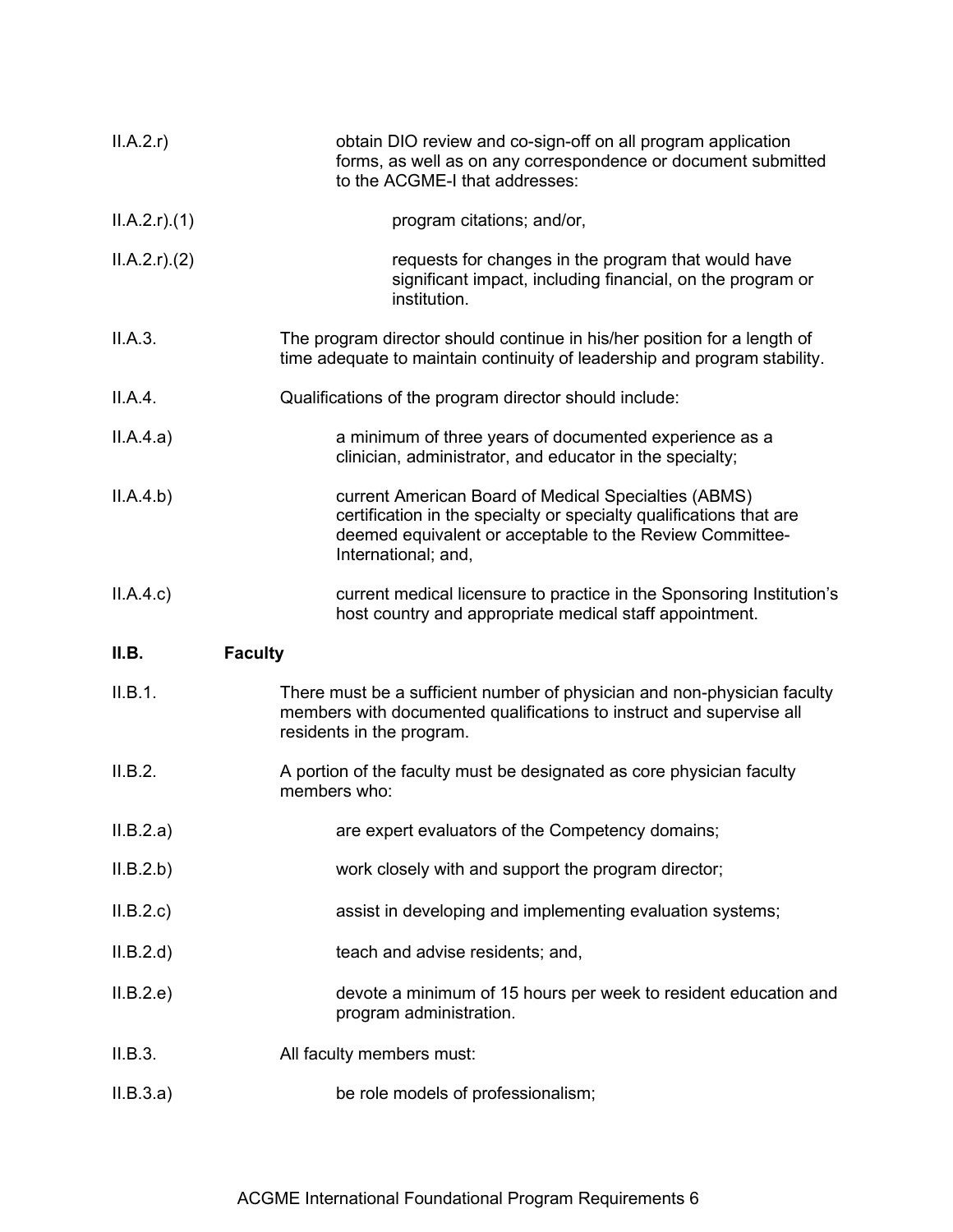| ILB.3.b)      | demonstrate commitment to the delivery of safe, quality, cost-<br>effective, patient-centered care;                                                                                          |
|---------------|----------------------------------------------------------------------------------------------------------------------------------------------------------------------------------------------|
| II.B.3.c      | devote sufficient time to the educational program to fulfill their<br>supervisory and teaching responsibilities and demonstrate a<br>strong interest in resident education;                  |
| ILB.3.d)      | administer and maintain an educational environment conducive to<br>educating residents in each of the ACGME-I Competency areas;                                                              |
| II.B.3.e)     | participate in faculty development programs designed to enhance<br>the effectiveness of their teaching and to promote scholarly<br>activity; and,                                            |
| II.B.3.f      | establish and maintain an environment of inquiry and scholarship.                                                                                                                            |
| ILB.3.f).(1)  | The members of the faculty must regularly participate in<br>organized clinical discussions, rounds, journal clubs, and<br>conferences.                                                       |
| ILB.3.f). (2) | Faculty members should encourage and support residents<br>in pursuing scholarly activities.                                                                                                  |
| II.B.4.       | All physician faculty members must:                                                                                                                                                          |
| II.B.4.a)     | have current ABMS certification in the specialty or possess<br>qualifications that meet all criteria for appointment as a faculty<br>member at the program's Sponsoring Institution; and,    |
| II.B.4.b)     | possess current medical licensure and appropriate medical staff<br>appointment.                                                                                                              |
| II.B.5.       | Physician Faculty to Resident Ratio                                                                                                                                                          |
| II.B.5.a)     | In addition to the program director, the core physician faculty<br>member-to-resident ratio must be no less than 1:6.                                                                        |
| II.B.5.b)     | The ratio of all physician faculty members to residents, which<br>includes all core faculty members and the program director,<br>should be 1:1.                                              |
| II.B.6.       | Non-physician faculty members must have appropriate qualifications in<br>their field and hold appropriate institutional appointments.                                                        |
| II.C.         | <b>Other Program Personnel</b>                                                                                                                                                               |
| II.C.1.       | The institution and the program must jointly ensure the availability of all<br>necessary professional, technical, and clerical personnel for the effective<br>administration of the program. |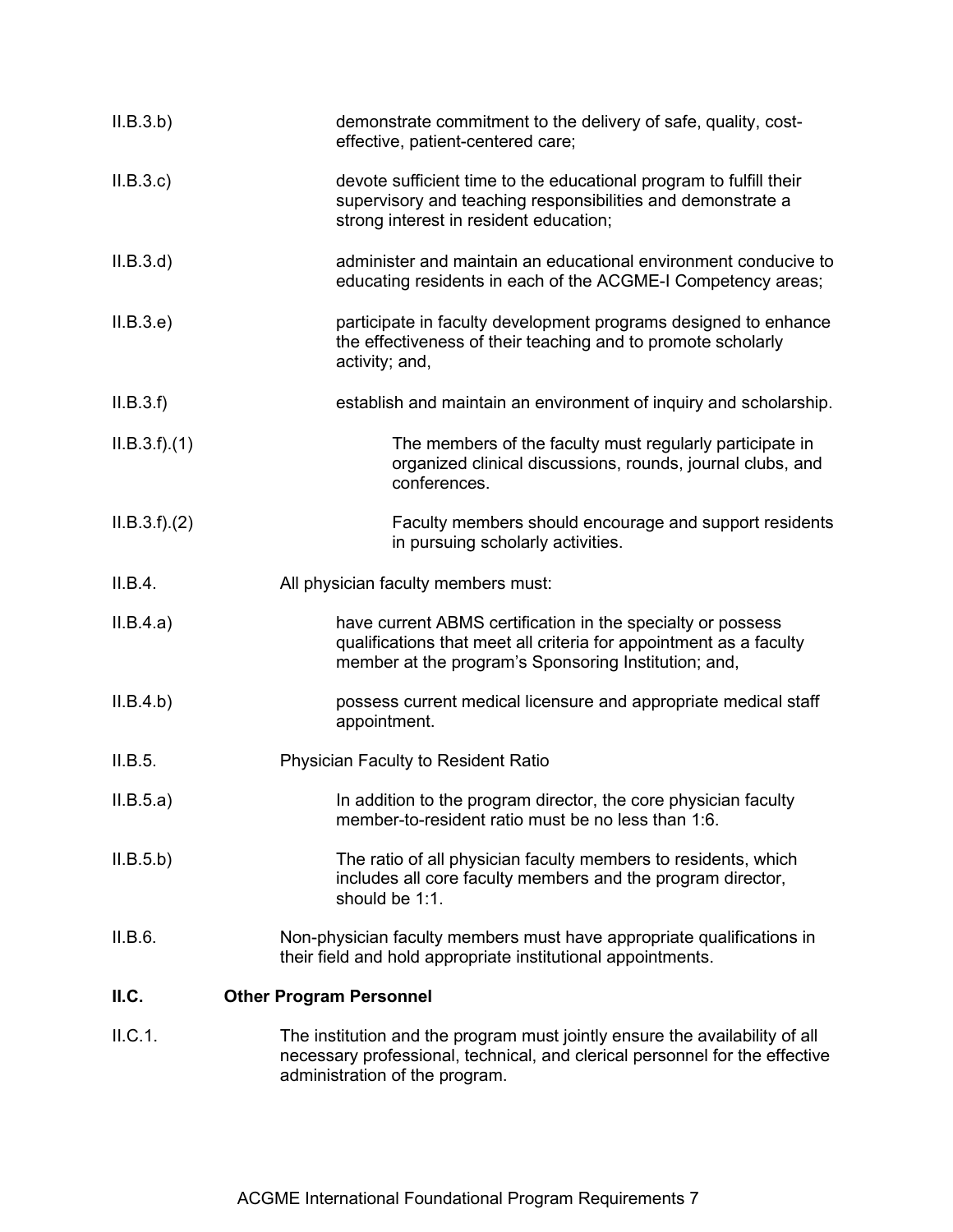| II.C.2.   | There must be a program coordinator who must be supported for at least<br>20 hours a week for administrative time.                                                                                                                                                                                                  |
|-----------|---------------------------------------------------------------------------------------------------------------------------------------------------------------------------------------------------------------------------------------------------------------------------------------------------------------------|
| II.D.     | <b>Resources</b>                                                                                                                                                                                                                                                                                                    |
| II.D.1.   | The program, in partnership with its Sponsoring Institution, must ensure<br>healthy and safe learning and working environments that promote<br>resident well-being and provide for:                                                                                                                                 |
| II.D.1.a) | access to food while on duty;                                                                                                                                                                                                                                                                                       |
| II.D.1.b  | safe, quiet, clean, and private sleep/rest facilities available and<br>accessible for residents with proximity appropriate for safe patient<br>care; and,                                                                                                                                                           |
| II.D.1.c  | clean and private facilities for lactation that have refrigeration<br>capabilities, with proximity appropriate for safe patient care.                                                                                                                                                                               |
| II.D.2.   | The institution and the program must jointly ensure the availability of<br>adequate resources for resident education, as defined in the specialty-<br>specific Program Requirements.                                                                                                                                |
| II.D.3.   | There must be a sufficient population of patients of different ages and<br>genders, with a variety of ethnic, racial, sociocultural, and economic<br>backgrounds, having a range of clinical problems to meet the program's<br>educational goals and provide a breadth and depth of experience in the<br>specialty. |
| II.D.4.   | Residents must have software resources to produce presentations,<br>manuscripts, etc.                                                                                                                                                                                                                               |
| II.D.5.   | Residents must have ready access to specialty-specific and other<br>appropriate reference material in print or electronic format.                                                                                                                                                                                   |
| II.D.5.a) | Electronic medical literature databases with search capabilities<br>must be available.                                                                                                                                                                                                                              |
| Ш.        | <b>Resident Appointments</b>                                                                                                                                                                                                                                                                                        |

# **III.A. Eligibility Criteria**

III.A.1. The program director must comply with the criteria for resident eligibility as specified in the Institutional Requirements.

# **III.B. Number of Residents**

III.B.1. The program director may not appoint more residents than approved by the Review Committee-International.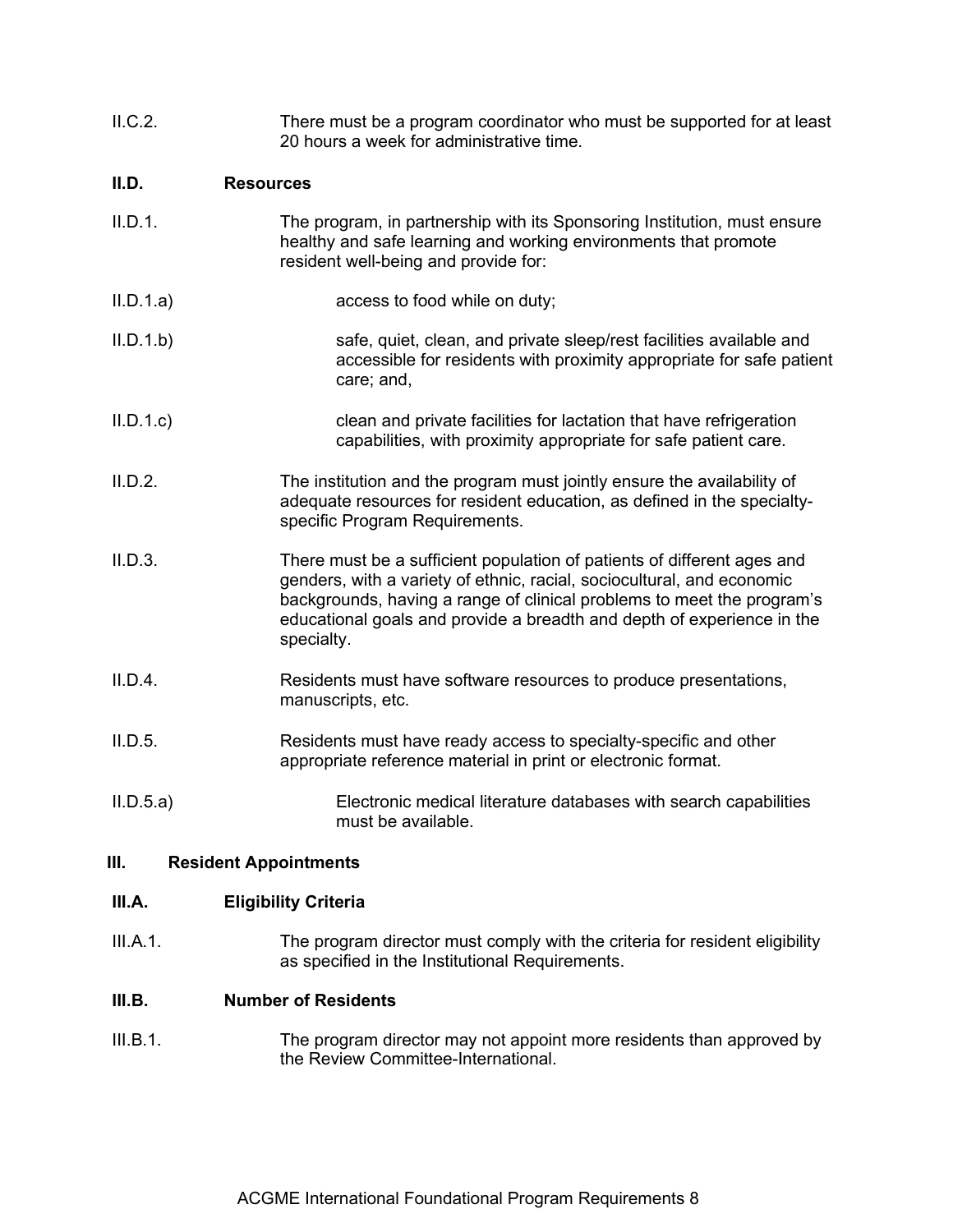- III.B.2. The program's educational resources must be adequate to support the number of residents appointed to the program.
- III.B.3. There should be at least three residents in each year of the program unless otherwise specified in the specialty-specific Program Requirements or approved by the Review Committee-International.

## **III.C. Resident Transfers**

- III.C.1. Before accepting a resident who is transferring from another program, the program director must obtain written or electronic verification of previous educational experiences, including the resident's summative competencybased performance evaluation.
- III.C.2. A program director must provide timely verification of residency education and summative performance evaluations for residents who leave the program prior to completion.

### **III.D. Appointment of Fellows and Other Learners**

III.D.1. The presence of other learners (including residents from other specialties, subspecialty fellows, students, and nurse practitioners) in the program must not interfere with the appointed residents' education. The program director must report the presence of other learners to the DIO and GMEC in accordance with Sponsoring Institution guidelines.

## **IV. Educational Program**

## **IV.A. ACGME-I Competencies**

| IV.A.1.   | The program must integrate the following ACGME-I Competencies into<br>the curriculum, and structure the curriculum to support resident<br>attainment of each.                                                                              |
|-----------|--------------------------------------------------------------------------------------------------------------------------------------------------------------------------------------------------------------------------------------------|
| IV.A.1.a) | Professionalism<br>Residents must demonstrate a commitment to carrying out<br>professional responsibilities and an adherence to ethical<br>principles.                                                                                     |
| IV.A.1.b) | <b>Patient Care and Procedural Skills</b><br>Residents must provide patient care that is compassionate,<br>appropriate, and effective for the treatment of health problems and<br>the promotion of health.                                 |
| IV.A.1.c) | <b>Medical Knowledge</b><br>Residents must demonstrate knowledge of established and<br>evolving biomedical clinical, epidemiological, and social-<br>behavioral sciences, as well at the application of this knowledge to<br>patient care. |
| IV.A.1.d) | Practice-based Learning and Improvement                                                                                                                                                                                                    |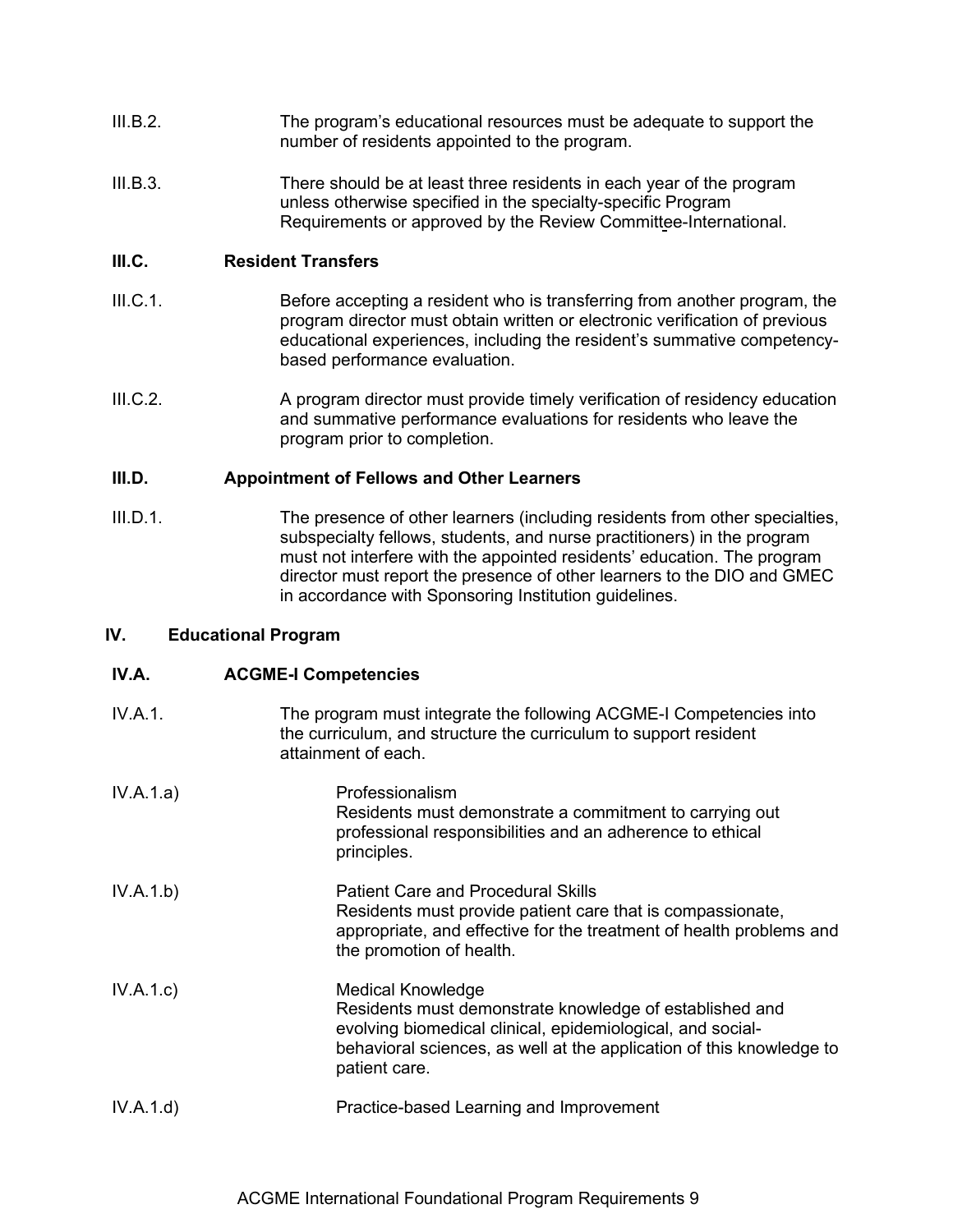| IV.C.<br>IV.C.1. | <b>Clinical Experiences</b><br>The curriculum must contain the following educational components:                                                                                                                                                                                                                      |
|------------------|-----------------------------------------------------------------------------------------------------------------------------------------------------------------------------------------------------------------------------------------------------------------------------------------------------------------------|
| IV.B.3.h)        | grand rounds.                                                                                                                                                                                                                                                                                                         |
| IV.B.3.g)        | simulation; and,                                                                                                                                                                                                                                                                                                      |
| IV.B.3.f)        | computer-aided instruction;                                                                                                                                                                                                                                                                                           |
| IV.B.3.e)        | seminars and workshops to meet ACGME-I Competencies,<br>including professionalism;                                                                                                                                                                                                                                    |
| IV.B.3.d)        | case-based planned didactic experiences;                                                                                                                                                                                                                                                                              |
| IV.B.3.c)        | journal clubs or evidence-based reviews;                                                                                                                                                                                                                                                                              |
| IV.B.3.b)        | morbidity and mortality conferences;                                                                                                                                                                                                                                                                                  |
| IV.B.3.a)        | multidisciplinary conferences;                                                                                                                                                                                                                                                                                        |
| IV.B.3.          | Educational activities should include:                                                                                                                                                                                                                                                                                |
| IV.B.2.          | The core curriculum must include a didactic program based upon the core<br>knowledge content and areas defined as resident outcomes in the<br>specialty.                                                                                                                                                              |
| IV.B.1.          | Residents must be provided with protected time to participate in regularly<br>scheduled educational activities.                                                                                                                                                                                                       |
| IV.B.            | <b>Regularly Scheduled Educational Activities</b>                                                                                                                                                                                                                                                                     |
| IV.A.1.f)        | <b>Systems-based Practice</b><br>Residents must demonstrate an awareness of and<br>responsiveness to the larger context and system of health care,<br>including the social determinates of health, as well as the ability to<br>call effectively on other resources in the system to provide optimal<br>patient care. |
| IV.A.1.e)        | Interpersonal and Communication Skills<br>Residents must demonstrate interpersonal and communication<br>skills that result in the effective exchange of information and<br>collaboration with patients, their families, and health professionals.                                                                     |
|                  | Residents must demonstrate the ability to investigate and evaluate<br>their care of patients, to appraise and assimilate scientific<br>evidence, and to continuously improve patient care based on<br>constant self- evaluation and lifelong learning.                                                                |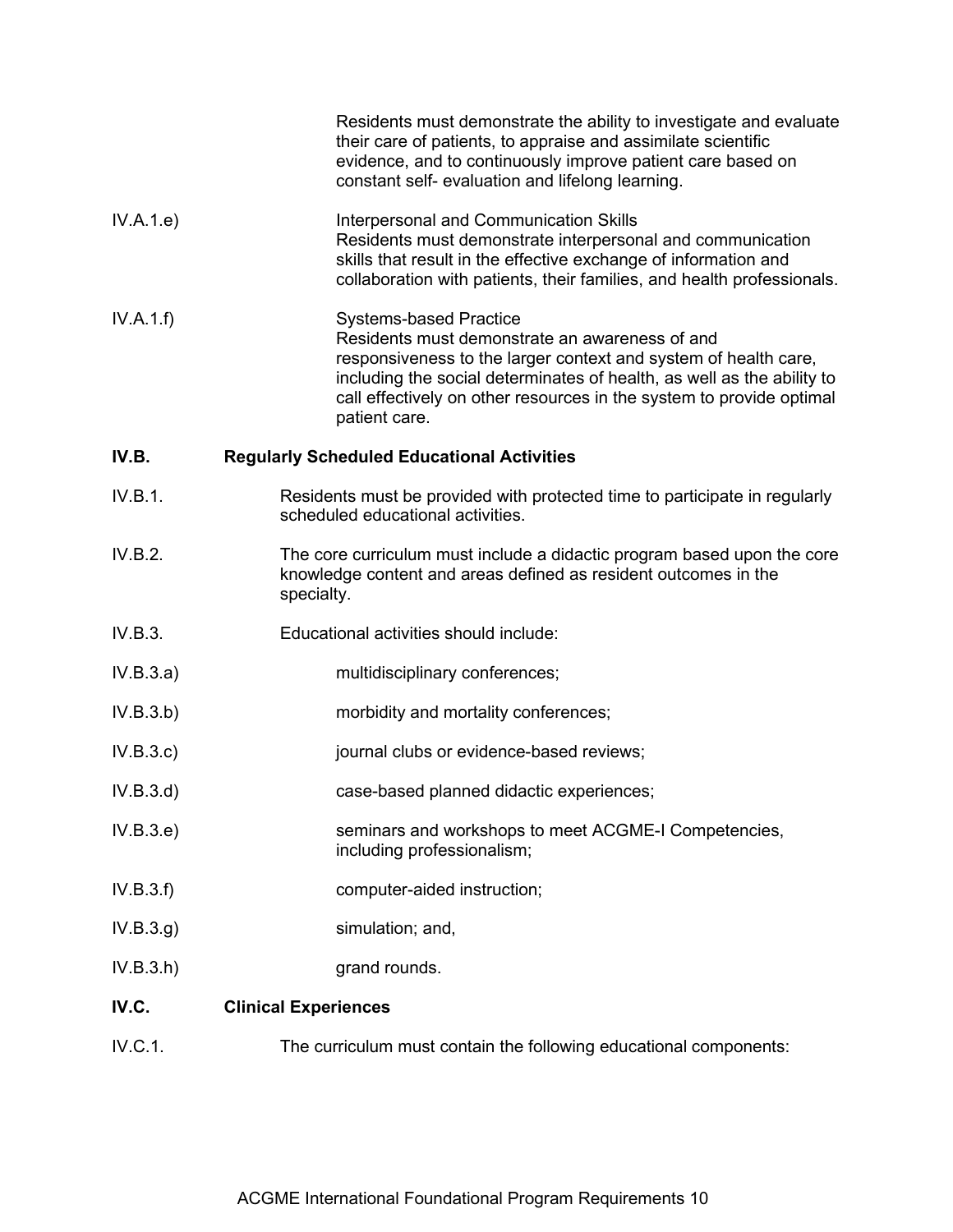| IV.C.1.a)    | a set of program aims, consistent with the Sponsoring Institution's<br>mission, the needs of the country or jurisdiction that the program<br>serves, and the desired distinctive capabilities of its graduates;                                                                        |
|--------------|----------------------------------------------------------------------------------------------------------------------------------------------------------------------------------------------------------------------------------------------------------------------------------------|
| IV.C.1.b)    | overall educational goals for the program that must be distributed<br>to residents and faculty members annually in either written or<br>electronic form; and,                                                                                                                          |
| IV.C.1.c     | competency-based goals and objectives for each assignment at<br>each educational level that must be distributed to residents and<br>faculty members annually, in either written or electronic form, and<br>These should be reviewed by the residents at the start of each<br>rotation. |
| IV.C.2.      | Educational experiences must be structured to ensure the program<br>provides each resident with increased responsibility in patient care and<br>management, leadership, supervision, teaching, and administration.                                                                     |
| IV.D.        | <b>Scholarly Activity</b>                                                                                                                                                                                                                                                              |
| IV.D.1.      | <b>Resident Scholarly Activity</b>                                                                                                                                                                                                                                                     |
| IV.D.1.a)    | The curriculum must advance residents' knowledge of the basic<br>principles of research, including how research is conducted,<br>evaluated, explained to patients, and applied to patient care.                                                                                        |
| IV.D.1.b)    | Residents should participate in scholarly activity.                                                                                                                                                                                                                                    |
| IV.D.1.c     | The Sponsoring Institution and program should allocate adequate<br>educational resources to facilitate resident involvement in<br>scholarly activities.                                                                                                                                |
| IV.D.2.      | <b>Faculty Scholarly Activity</b>                                                                                                                                                                                                                                                      |
| IV.D.2.a)    | Among their scholarly activity, programs must demonstrate faculty<br>members' accomplishments in at least three of the following<br>domains:                                                                                                                                           |
| IV.D.2.a)(1) | research in basic science, education, translational science,<br>patient care, or population health;                                                                                                                                                                                    |
| IV.D.2.a)(2) | peer-reviewed grants;                                                                                                                                                                                                                                                                  |
| IV.D.2.a)(3) | quality improvement and/or patient safety initiatives;                                                                                                                                                                                                                                 |
| IV.D.2.a)(4) | systematic reviews, meta-analyses, review articles,<br>chapters in medical textbooks, or case reports;                                                                                                                                                                                 |
| IV.D.2.a)(5) | creation of curricula, evaluation tools, didactic educational<br>activities, or electronic educational materials;                                                                                                                                                                      |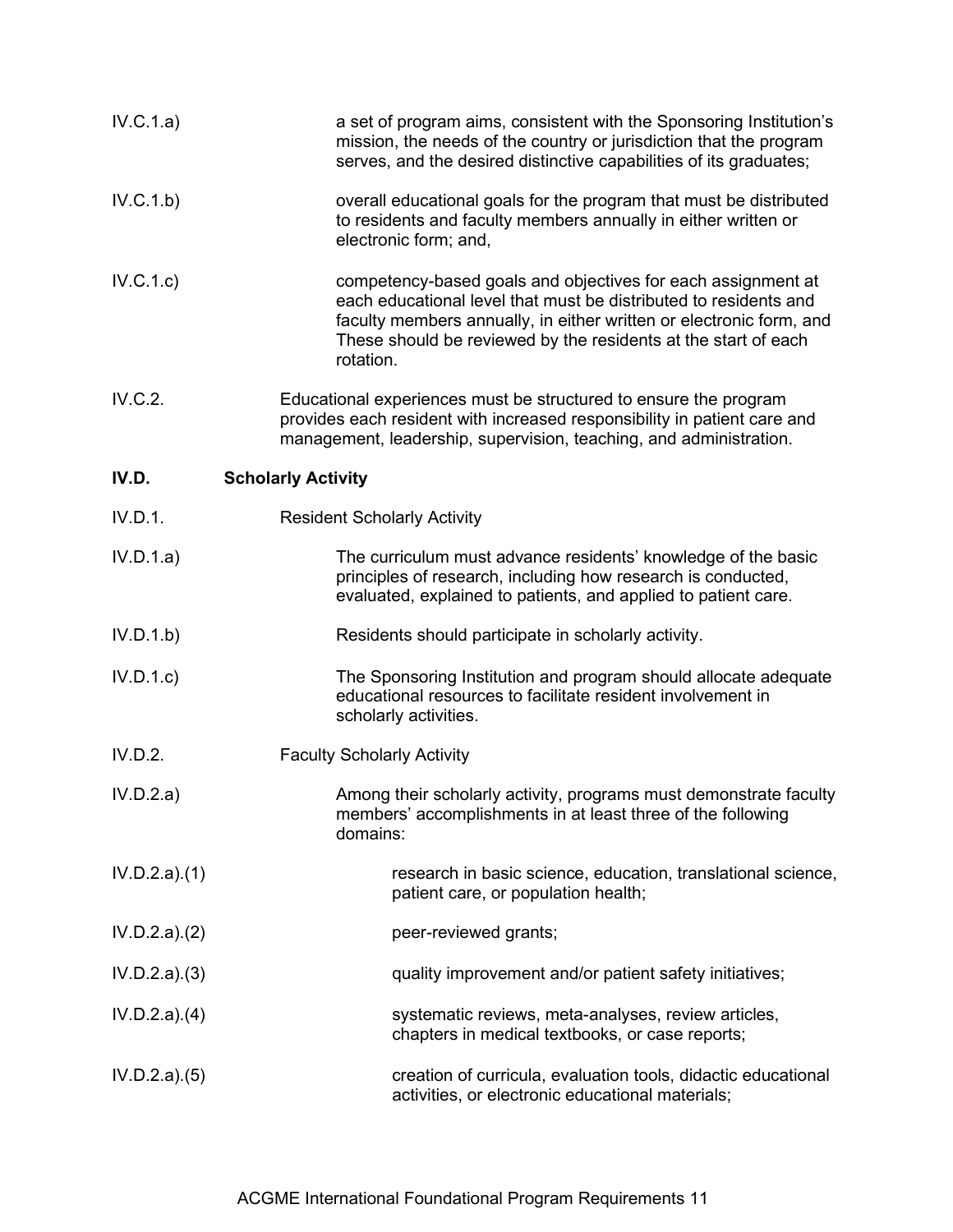| IV.D.2.a)(6)            | active membership in national or international committees<br>or leadership in educational organizations; and,                                                                                                                                                                                                                                                                                    |
|-------------------------|--------------------------------------------------------------------------------------------------------------------------------------------------------------------------------------------------------------------------------------------------------------------------------------------------------------------------------------------------------------------------------------------------|
| IV.D.2.a)(7)            | innovations in education.                                                                                                                                                                                                                                                                                                                                                                        |
| IV.D.2.b)               | The program must demonstrate dissemination of scholarly activity<br>within and external to the program by the following methods:                                                                                                                                                                                                                                                                 |
| IV.D.2.b)(1)            | faculty member participation in grand rounds, posters,<br>workshops, quality improvement presentations, podium<br>presentations, grant leadership, non-peer-reviewed<br>print/electronic resources, articles or publications, book<br>chapters, textbooks, webinars, service on professional<br>committees, or serving as a journal reviewer, journal<br>editorial board member, or editor; and, |
| IV.D.2.b)(2)            | peer-reviewed publication.                                                                                                                                                                                                                                                                                                                                                                       |
| V.<br><b>Evaluation</b> |                                                                                                                                                                                                                                                                                                                                                                                                  |
| V.A.                    | <b>Resident Evaluation</b>                                                                                                                                                                                                                                                                                                                                                                       |
| V.A.1.                  | <b>Formative Evaluation</b>                                                                                                                                                                                                                                                                                                                                                                      |
| V.A.1.a)                | The members of the faculty must directly observe, evaluate, and<br>provide feedback on resident performance in a timely manner<br>during each rotation or similar educational assignment and<br>document this evaluation at completion of the assignment.                                                                                                                                        |
| V.A.1.b)                | The program must:                                                                                                                                                                                                                                                                                                                                                                                |
| V.A.1.b)(1)             | provide objective assessments of competence in patient<br>care, medical knowledge, practice-based learning and<br>improvement, interpersonal and communication skills,<br>professionalism, and systems-based practice;                                                                                                                                                                           |
| V.A.1.b)(2)             | use multiple evaluators including faculty members, peers,<br>patients, self, and other professional staff members;                                                                                                                                                                                                                                                                               |
| V.A.1.b)(3)             | document progressive resident performance improvement<br>appropriate to educational level in each of the milestones;<br>and,                                                                                                                                                                                                                                                                     |
| V.A.1.b)(4)             | provide each resident with a documented semi-annual<br>evaluation of performance with feedback aimed to assist                                                                                                                                                                                                                                                                                   |

V.A.1.c) The evaluations of resident performance must be accessible for review by the resident, in accordance with institutional policy.

residents in developing individualized learning plans to capitalize on their strengths and identify areas for growth.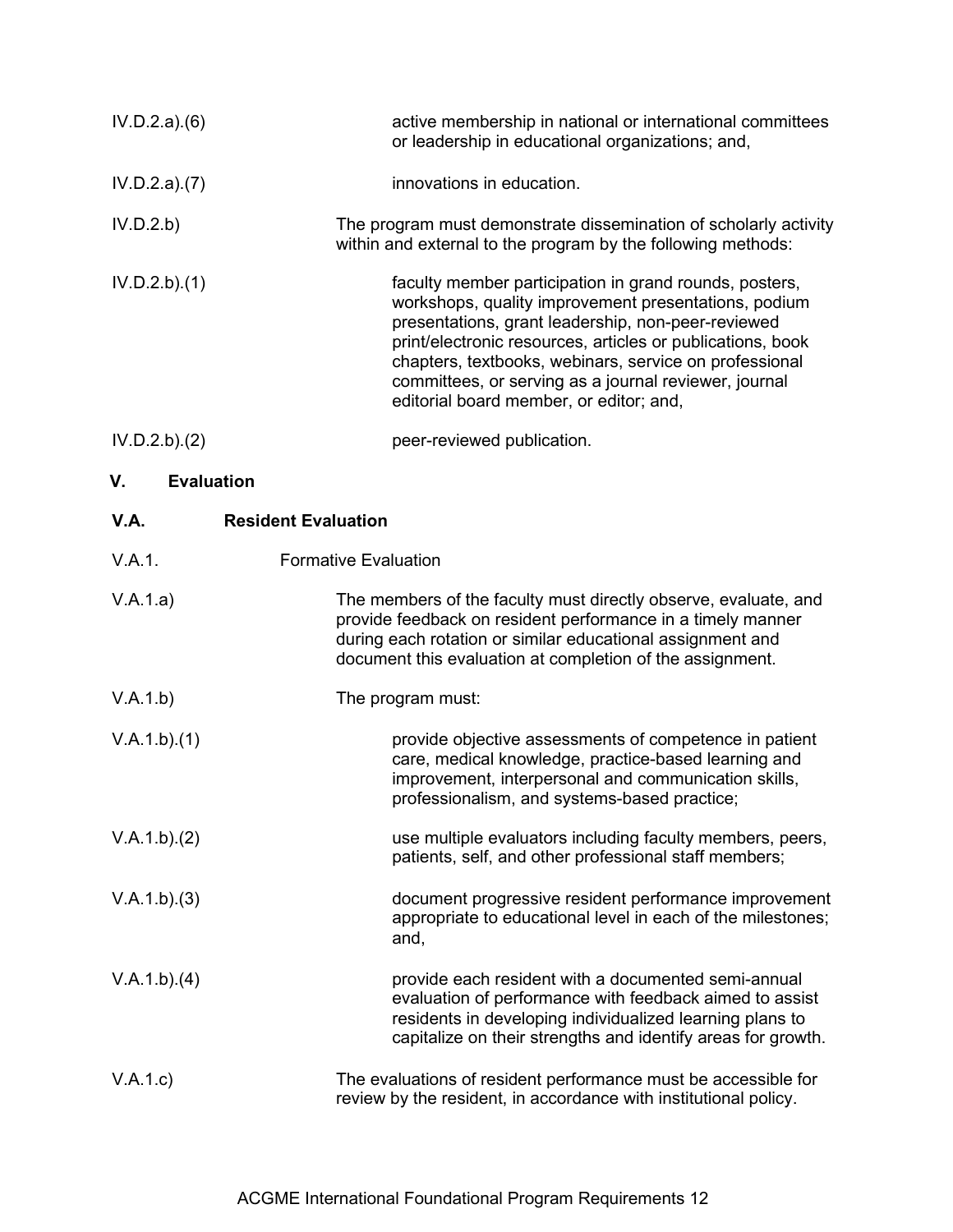| V.A.1.d)           | Assessment must include a review of case volume, and breadth<br>and complexity of both inpatient and outpatient cases.                                                                                                                                                                                     |
|--------------------|------------------------------------------------------------------------------------------------------------------------------------------------------------------------------------------------------------------------------------------------------------------------------------------------------------|
| V.A.1.e)           | Assessment should specifically monitor resident knowledge by<br>use of formal in-service cognitive exams.                                                                                                                                                                                                  |
| V.A.2.             | <b>Summative Evaluation</b>                                                                                                                                                                                                                                                                                |
| V.A.2.a)           | The program director must provide a summative evaluation for<br>each resident upon completion of the program, which must<br>become part of the resident's permanent record maintained by the<br>institution, and must be accessible for review by the resident in<br>accordance with institutional policy. |
| V.A.2.b)           | The evaluation must:                                                                                                                                                                                                                                                                                       |
| V.A.2.b)(1)        | document the resident's performance during the final<br>period of education; and,                                                                                                                                                                                                                          |
| V.A.2.b)(2)        | verify the resident has demonstrated sufficient competence<br>to enter practice without direct supervision.                                                                                                                                                                                                |
| V.B.               | <b>Clinical Competency Committee</b>                                                                                                                                                                                                                                                                       |
| V.B.1.             | Programs must provide residents' objective performance evaluations<br>based on the ACGME-I Competencies and regular evaluation of the<br>Milestones.                                                                                                                                                       |
| V.B.2.             | The program director must appoint a Clinical Competency Committee<br>(CCC) to review performance evaluations for each resident.                                                                                                                                                                            |
| V.B.3.             | The CCC must:                                                                                                                                                                                                                                                                                              |
| V.B.3.a)           | be composed of at least three program faculty members, at least<br>one of whom is a core faculty member;                                                                                                                                                                                                   |
| V.B.3.b)           | have a written description of its responsibilities, including its<br>responsibility to the Sponsoring Institution and to the program<br>director; and,                                                                                                                                                     |
| V.B.3.c)           | participate actively in:                                                                                                                                                                                                                                                                                   |
| $V.B.3.c$ ). $(1)$ | reviewing all resident evaluations by all evaluators, Case<br>Logs, the Milestones, incident reports, and other data<br>semi- annually; and,                                                                                                                                                               |
| V.B.3.c). (2)      | making recommendations to the program director for<br>resident progress, including promotion, remediation,<br>corrective actions, or dismissal.                                                                                                                                                            |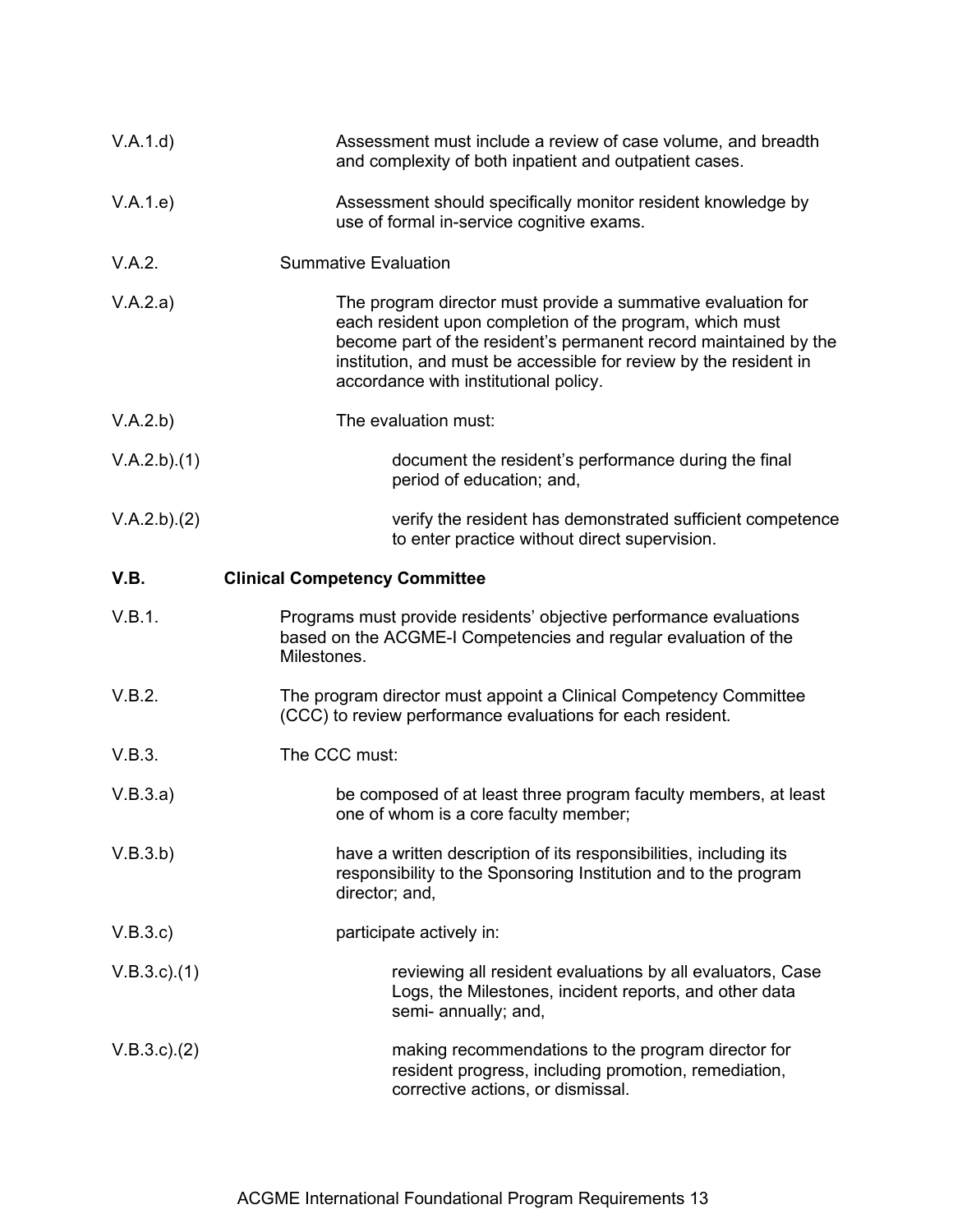| V.B.3.d) | The findings of the CCC and program director must be shared |
|----------|-------------------------------------------------------------|
|          | with each resident on at least a semi-annual basis.         |

# **V.C. Faculty Evaluation**

- V.C.1. The program must evaluate faculty member performance as it relates to the educational program at least once per year.
- V.C.2. These evaluations should include a review of each faculty member's clinical teaching abilities, commitment to the educational program, participation in faculty development related to the individual's skills as an educator, clinical knowledge, professionalism, and scholarly activities.

*Background and Intent: Faculty development is structured programming developed to enhance transference of knowledge, skill, and behavior from the educator to the learner. Faculty development may use a variety of methods, such as a lecture, workshop, or video conference, and can use internal or external resources. Programming is based on the needs of the faculty member(s) (individual or group) and may be specific to the institution or the program. Faculty development programming is reported for the program faculty in aggregate.*

V.C.3. The evaluation of faculty members must include the confidential evaluations written by the residents each year.

#### **V.D. Program Evaluation and Improvement**

- V.D.1. The program must document formal, systematic evaluation of the curriculum at least once per year that is based on the program's stated mission and aims and that monitors and tracks each of the following areas:
- V.D.1.a) resident performance, including Milestones evaluations;
- V.D.1.b) faculty development;
- V.D.1.c) graduate performance, including performance of program graduates taking the certification examination;
- V.D.1.d) program quality;
- V.D.1.d).(1) Residents and faculty members must have the opportunity to evaluate the program confidentially and in writing at least once per year.
- V.D.1.d).(2) The program must use the results of residents' and faculty members' assessments of the program together with other program evaluation results to improve the program.
- V.D.1.e) measures of resident and faculty member well-being;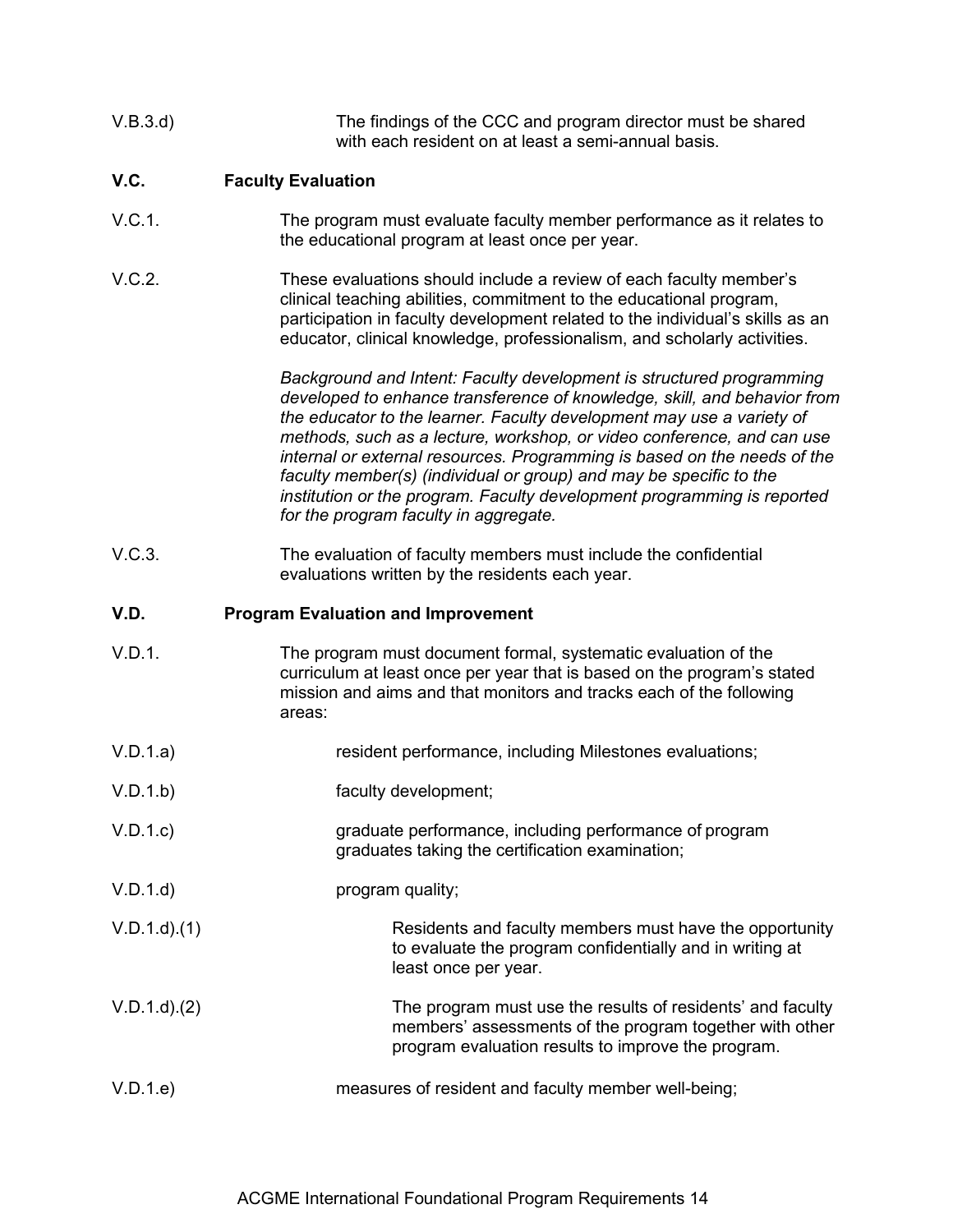| V.D.1.f            | engagement in quality improvement and patient safety efforts,<br>and;                                                                                                                                                                                                                       |
|--------------------|---------------------------------------------------------------------------------------------------------------------------------------------------------------------------------------------------------------------------------------------------------------------------------------------|
| V.D.1.g            | scholarly activity of residents and faculty members.                                                                                                                                                                                                                                        |
| V.D.2.             | If deficiencies are found, the program should prepare a written plan of<br>action to document initiatives to improve performance in the above listed<br>areas. The action plan should be reviewed and approved by the members<br>of the teaching faculty and documented in meeting minutes. |
| V.D.3.             | Programs that are reviewed annually as part of the Next Accreditation<br>System-International (NAS-I), must complete a Self-Study prior to the<br>program's accreditation site visit.                                                                                                       |
| V.D.3.a)           | The Self-Study must include a longitudinal evaluation of the<br>program and its learning environment using data from the<br>following:                                                                                                                                                      |
| V.D.3.a)(1)        | the annual reviews of the program; and,                                                                                                                                                                                                                                                     |
| V.D.3.a)(2)        | an analysis of the program's strengths and self-identified<br>areas for improvement.                                                                                                                                                                                                        |
| V.D.3.b)           | A summary of the Self-Study must be submitted to the DIO.                                                                                                                                                                                                                                   |
| V.E.               | <b>Program Evaluation Committee</b>                                                                                                                                                                                                                                                         |
|                    |                                                                                                                                                                                                                                                                                             |
| V.E.1.             | The program director must appoint a Program Evaluation Committee<br>(PEC) to evaluate the overall program.                                                                                                                                                                                  |
| V.E.2.             | The PEC must:                                                                                                                                                                                                                                                                               |
| V.E.2.a)           | be composed of at least two program faculty members, at least<br>one of whom is a core faculty member, and must include resident<br>representatives from different years of the educational program;                                                                                        |
| V.E.2.b)           | have a written description of its responsibilities, including its<br>responsibility to the Sponsoring Institution and to the program<br>director; and,                                                                                                                                      |
| V.E.2.c            | participate actively in:                                                                                                                                                                                                                                                                    |
| $V.E.2.c$ ). $(1)$ | planning, developing, implementing, and evaluating all<br>significant activities of the program;                                                                                                                                                                                            |
| $V.E.2.c$ ). $(2)$ | developing competency-based curriculum goals and<br>objectives;                                                                                                                                                                                                                             |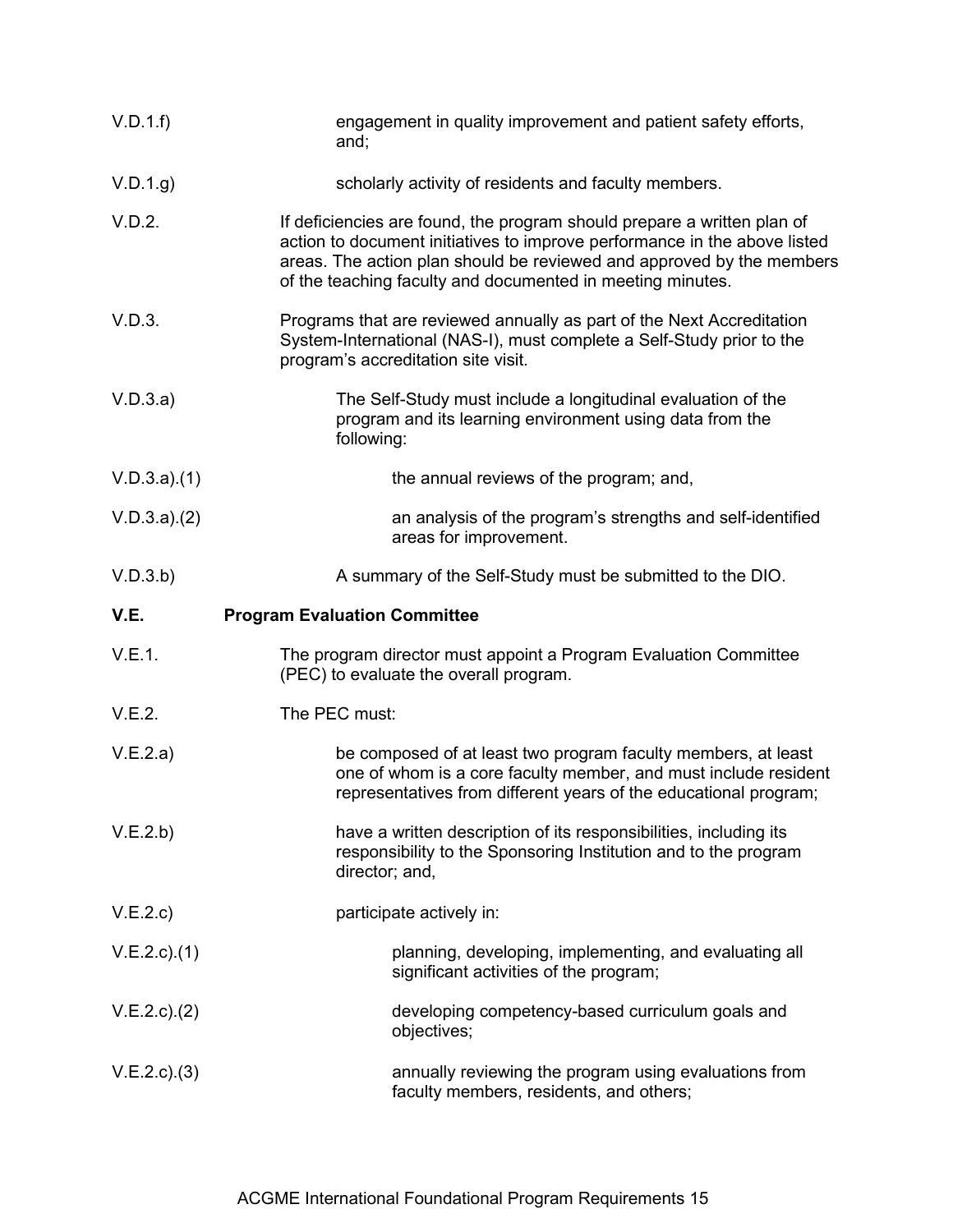| $V.E.2.c$ ). $(4)$ | creating the Annual Program Evaluation document;                                         |
|--------------------|------------------------------------------------------------------------------------------|
| $V.E.2.c$ ). $(5)$ | reviewing the GMEC internal review of the program with<br>recommended action plans; and, |
| V.E.2.c)(6)        | ensuring that areas of non-compliance with ACGME-I<br>requirements are corrected.        |

## **VI. The Learning and Working Environment**

#### **VI.A. Principles**

- VI.A.1. The program must be committed to and be responsible for promoting patient safety and resident well-being and to providing a supportive educational environment.
- VI.A.2. The learning objectives of the program must not be compromised by excessive reliance on residents to fulfill service obligations.
- VI.A.3. Didactic and clinical education must have priority in the allotment of residents' time and energy.
- VI.A.4. Work hour assignments must recognize that faculty members and residents collectively have responsibility for the safety and welfare of patients.

### **VI.B. Patient Safety**

- VI.B.1. The program and its faculty members, residents, and fellows must actively participate in patient safety systems and contribute to a culture of safety.
- VI.B.2. The program must have a structure that promotes safe, interprofessional, team-based care.
- VI.B.3. Education on Patient Safety
- VI.B.3.a) Programs must provide formal educational activities that promote patient safety-related goals, tools, and techniques.
- VI.B.3.b) Residents, fellows, faculty members, and other clinical staff members must:
- VI.B.3.b).(1) know their responsibilities in reporting patient safety events at the clinical site; and,
- VI.B.3.b).(2) know how to report patient safety events, including near misses, at the clinical site.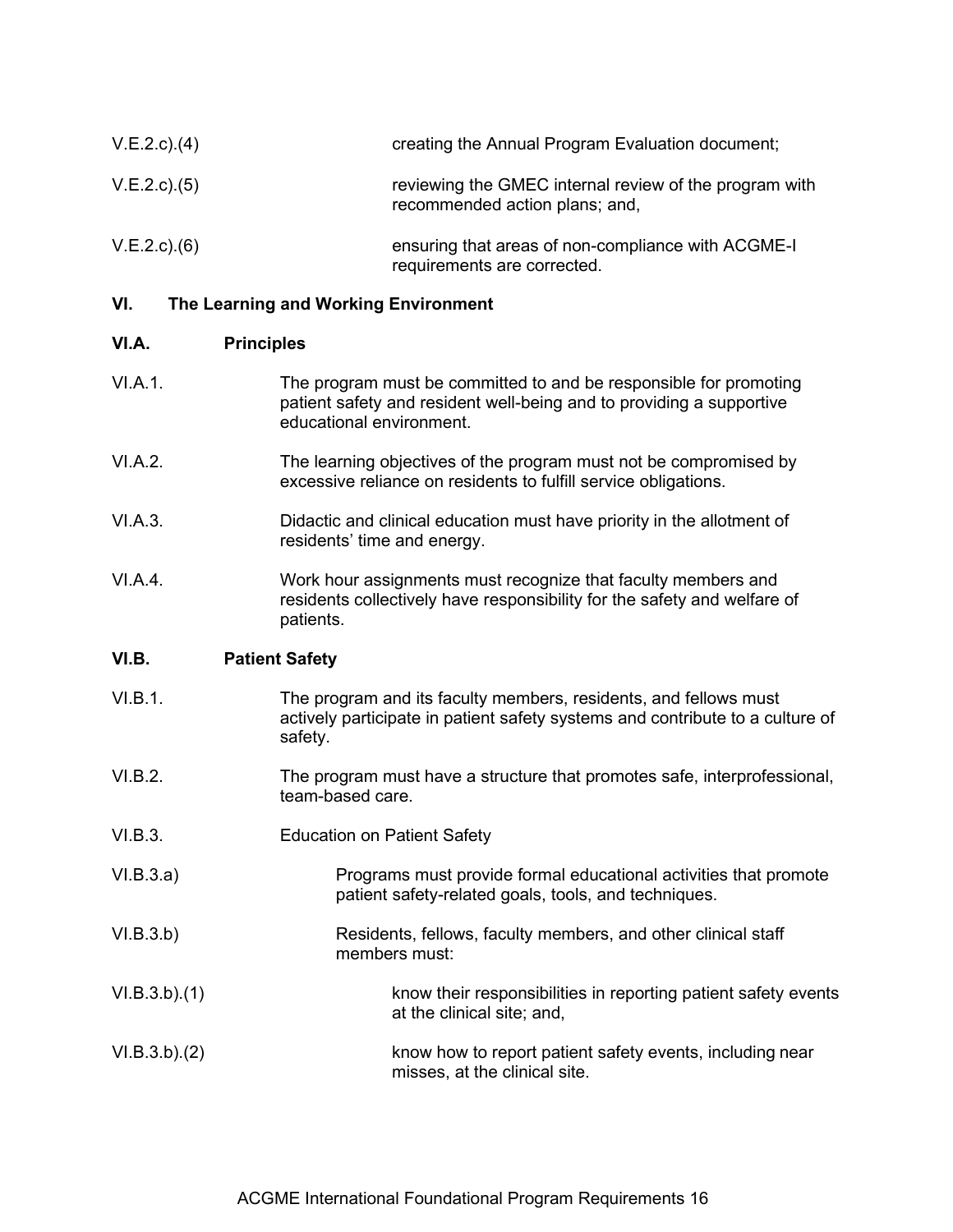| VI.C.     | <b>Quality Improvement</b>                                                                                                                                                                                                                                                                 |
|-----------|--------------------------------------------------------------------------------------------------------------------------------------------------------------------------------------------------------------------------------------------------------------------------------------------|
| VI.C.1.   | Residents must receive training and experience and participate in quality<br>improvement processes, including an understanding of health care<br>disparities.                                                                                                                              |
| VI.C.2.   | Residents must have the opportunity to participate in interprofessional<br>quality improvement activities.                                                                                                                                                                                 |
| VI.D.     | <b>Supervision and Accountability</b>                                                                                                                                                                                                                                                      |
| VI.D.1.   | The program must ensure that qualified faculty members provide<br>appropriate supervision of residents in patient care activities.                                                                                                                                                         |
| VI.D.2.   | All residents must have supervision commensurate to their level of<br>education.                                                                                                                                                                                                           |
| VI.D.2.a) | Although senior residents require less direction than junior<br>residents, even the most senior residents must be supervised by<br>teaching faculty members.                                                                                                                               |
| VI.D.3.   | To promote oversight of resident supervision while providing residents<br>with graded authority and responsibility, the program must have a<br>supervision policy that includes the following classifications of<br>supervision:                                                           |
| VI.D.3.a) | Direct Supervision: The supervising physician is physically present<br>with the resident and patient.                                                                                                                                                                                      |
| VI.D.3.b) | Indirect Supervision with Direct Supervision Immediately<br>Available: The supervising physician is physically within the site of<br>patient care and available to provide direct supervision.                                                                                             |
| VI.D.3.c  | Indirect Supervision with Direct Supervision Available: The<br>supervising physician is available by phone or other means, and<br>able to provide supervision, but is not physically present within the<br>site of care.                                                                   |
| VI.D.3.d  | Oversight: The supervising physician is available to provide review<br>and feedback of procedures or patient care encounters after care<br>is delivered.                                                                                                                                   |
| VI.E.     | Professionalism                                                                                                                                                                                                                                                                            |
| VI.E.1.   | The program, in partnership with its Sponsoring Institution, must educate<br>residents and faculty members concerning the professional<br>responsibilities of physicians, including their obligation to be appropriately<br>rested and fit to provide the care required by their patients. |
| VI.E.2.   | Residents and faculty members must demonstrate an understanding of                                                                                                                                                                                                                         |

their personal role in the: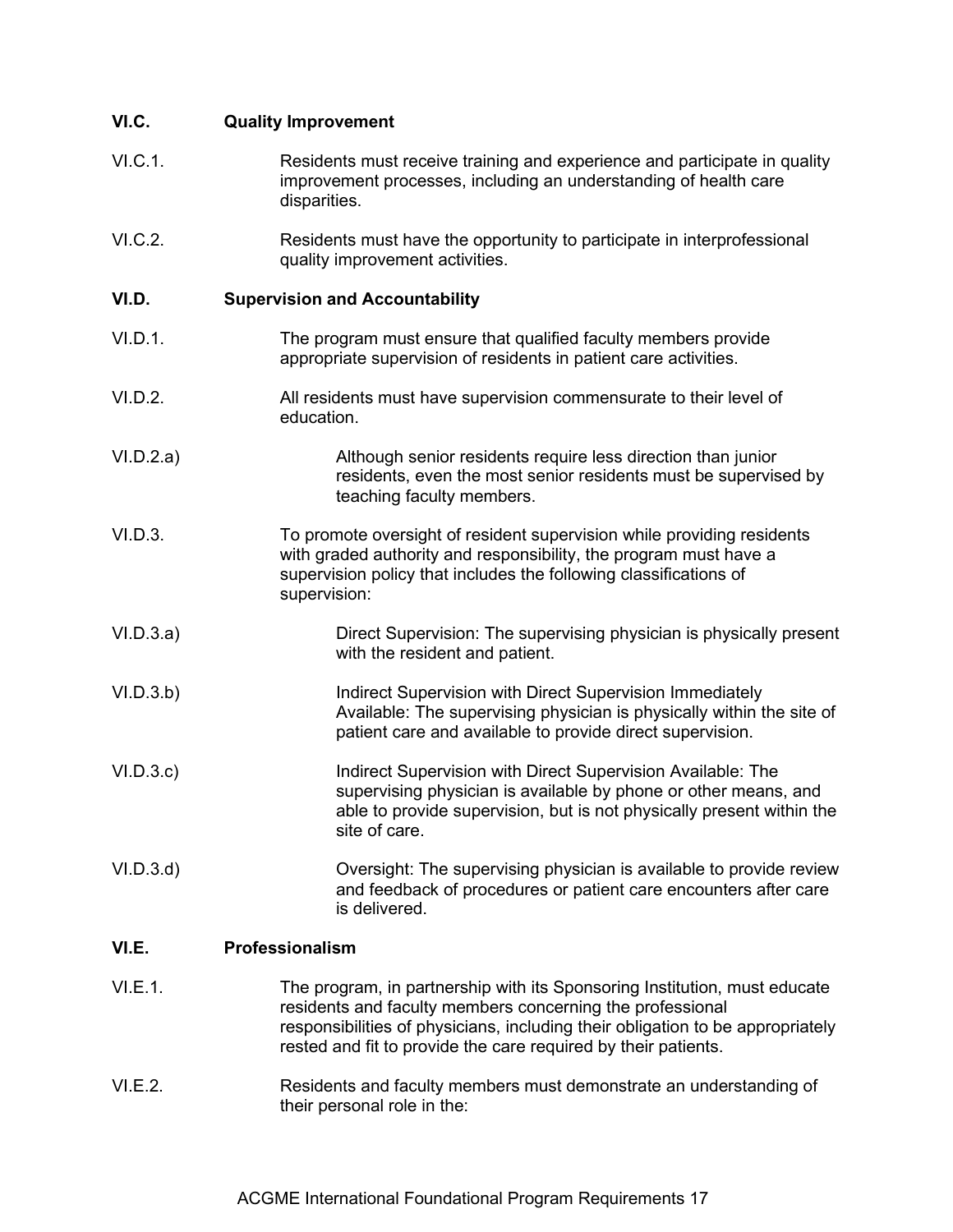| VI.E.2.a) | provision of patient- and family-centered care; and,                                                                                                                                                                                                                                                                     |
|-----------|--------------------------------------------------------------------------------------------------------------------------------------------------------------------------------------------------------------------------------------------------------------------------------------------------------------------------|
| VI.E.2.b) | safety and welfare of patients entrusted to their care, including the<br>ability to report unsafe conditions and adverse events.                                                                                                                                                                                         |
| VI.E.3.   | The program must provide a culture of professionalism that supports<br>patient safety and personal responsibility.                                                                                                                                                                                                       |
| VI.E.4.   | The program must provide a professional, civil, and respectful<br>environment that is free from mistreatment, abuse, or coercion of<br>students, residents, and faculty members.                                                                                                                                         |
| VI.E.5.   | All residents and faculty members must demonstrate responsiveness to<br>patient needs that supersedes self-interest, including the recognition that<br>under certain circumstances, the best interests of the patient may be<br>served by transitioning that patient's care to another qualified and rested<br>provider. |
| VI.E.6.   | The program, in partnership with its Sponsoring Institution, should have a<br>process for education of residents and faculty members regarding<br>unprofessional behavior, as well as a confidential process for reporting,<br>investigating, and addressing such concerns.                                              |

# **VI.F. Well-Being**

| VI.F.1.   | The program, in partnership with its Sponsoring Institution, must<br>demonstrate a responsibility to address well-being of residents and<br>faculty members, which includes policies and programs that encourage<br>optimal well-being, access to health and personal care, and recognition of<br>burnout, depression, and substance abuse. |
|-----------|---------------------------------------------------------------------------------------------------------------------------------------------------------------------------------------------------------------------------------------------------------------------------------------------------------------------------------------------|
| VI.F.2.   | The responsibility of the program, in partnership with its Sponsoring<br>Institution, to address well-being must include:                                                                                                                                                                                                                   |
| VI.F.2.a) | attention to scheduling, work intensity, and work compression<br>minimizing non-physician obligations and providing administrative<br>support to impact resident well-being;                                                                                                                                                                |
| VI.F.2.b) | evaluating workplace safety;                                                                                                                                                                                                                                                                                                                |
| VI.F.2.c) | providing the opportunity to attend medical, mental health, and<br>dental care appointments; and,                                                                                                                                                                                                                                           |
| VI.F.2.d  | attention to resident and faculty member burnout, depression, and<br>substance abuse.                                                                                                                                                                                                                                                       |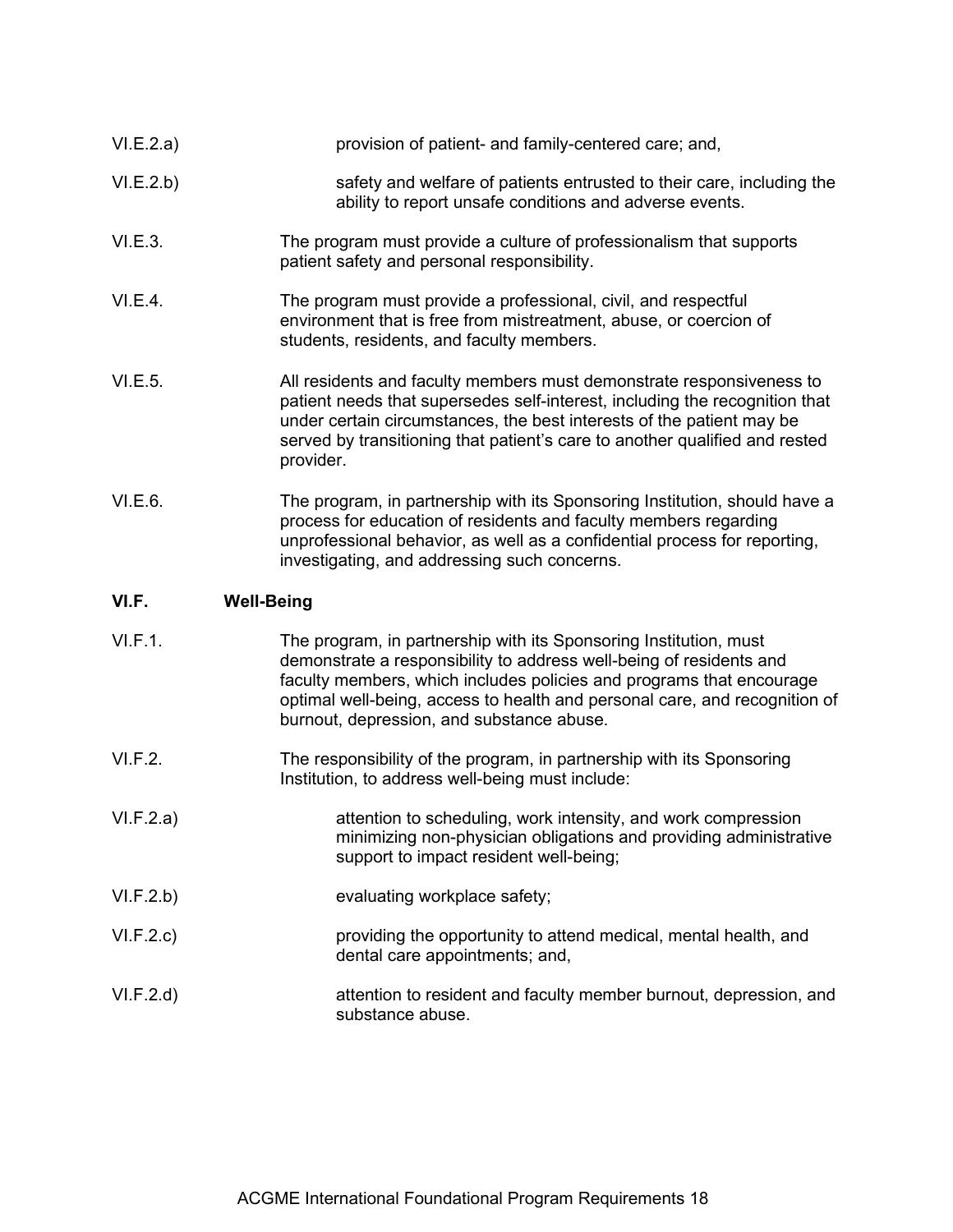| VI.F.3.   | The program, in partnership with its Sponsoring Institution, must educate<br>faculty members and residents in identification of the symptoms of<br>burnout, depression, and substance abuse, including means to assist<br>those who experience these conditions. Residents and faculty members<br>must also be educated to recognize those symptoms in themselves and<br>how to seek appropriate care. |  |
|-----------|--------------------------------------------------------------------------------------------------------------------------------------------------------------------------------------------------------------------------------------------------------------------------------------------------------------------------------------------------------------------------------------------------------|--|
| VI.F.3.a) | The program, in partnership with its Sponsoring Institution, must:<br>encourage residents and faculty members to alert the program<br>director or other designated personnel or programs when they are<br>concerned that another resident, fellow, or faculty member may be<br>displaying signs of burnout, depression, substance abuse, suicidal<br>ideation, or potential for violence.              |  |
| VI.F.4.   | When residents are unable to attend work due to circumstances such as<br>fatigue, illness, family emergencies, or parental responsibilities, the<br>program must allow an appropriate length of absence from patient care<br>responsibilities.                                                                                                                                                         |  |
| VI.F.4.a) | Residents must be permitted to take leave from patient care<br>responsibilities without fear of negative consequences.                                                                                                                                                                                                                                                                                 |  |
| VI.G.     | <b>Fatigue</b>                                                                                                                                                                                                                                                                                                                                                                                         |  |
| VI.G.1.   | Faculty members and residents must be educated to recognize the signs<br>of fatigue and sleep deprivation and must adopt and apply policies to<br>prevent and counteract its potential negative effects on patient care and<br>learning.                                                                                                                                                               |  |
| VI.G.2.   | The program, in partnership with its Sponsoring Institution, must ensure<br>adequate sleeping facilities and safe transportation options for residents<br>who may be too fatigued to safely return home.                                                                                                                                                                                               |  |
| VI.H.     | <b>Transitions of Care</b>                                                                                                                                                                                                                                                                                                                                                                             |  |
| VI.H.1.   | The program must design clinical assignments to optimize transitions in<br>patient care, including their safety, frequency, and structure.                                                                                                                                                                                                                                                             |  |
| VI.H.2.   | The program, in partnership with its Sponsoring Institution, must ensure<br>and monitor effective, structured hand-over processes to facilitate both<br>continuity of care and patient safety.                                                                                                                                                                                                         |  |
| VI.H.3.   | Programs and clinical sites must maintain and communicate schedules of<br>attending physicians and residents currently responsible for care.                                                                                                                                                                                                                                                           |  |
| VI.I.     | <b>Clinical Experience and Education</b>                                                                                                                                                                                                                                                                                                                                                               |  |
| V1.1.1.   | Residents must accurately report their clinical and educational work<br>hours, patient outcomes, Case Logs, and other clinical experience data.                                                                                                                                                                                                                                                        |  |